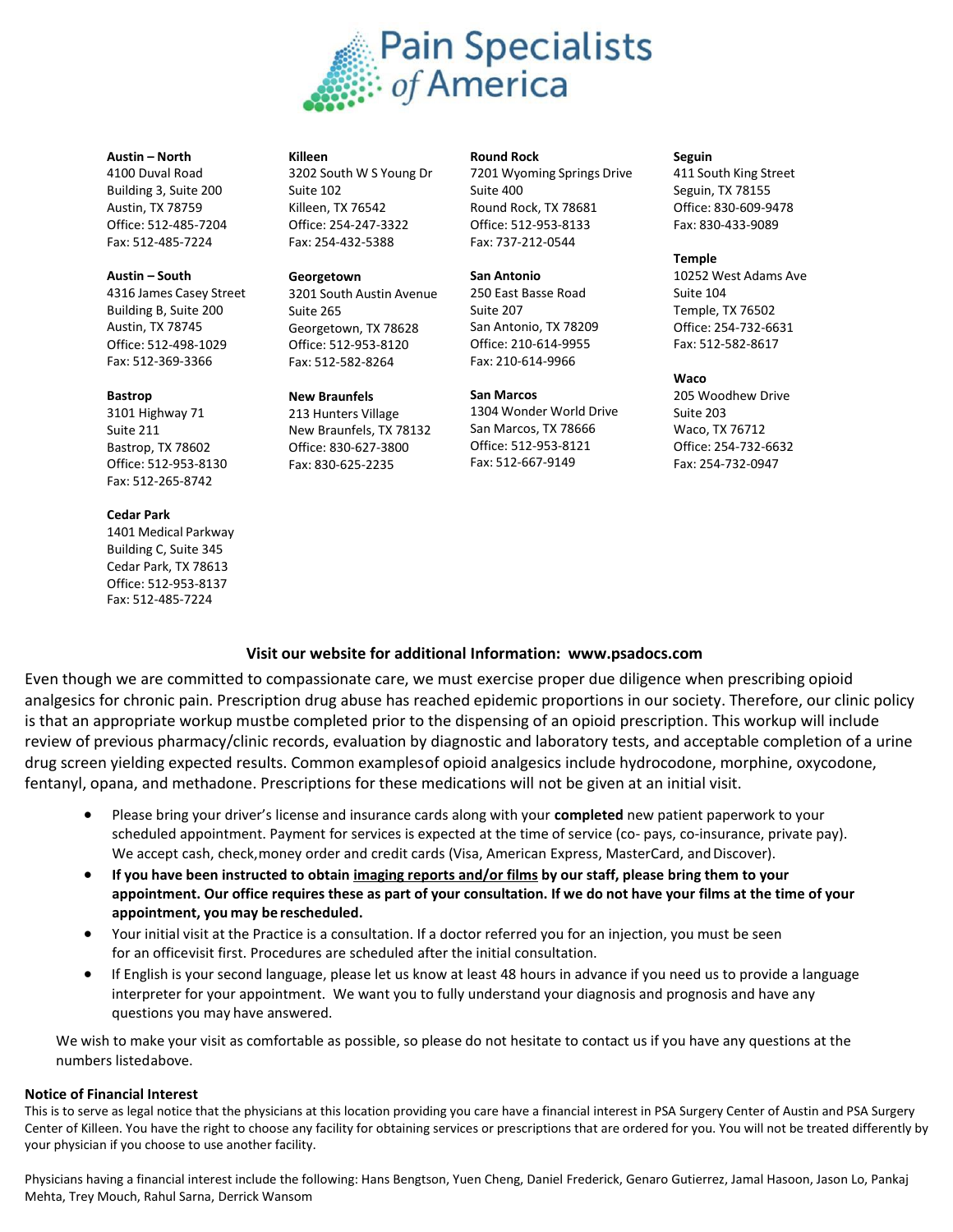

# **Patient Acknowledgement Statement**

Patient Name & DOB:

I understand that services or items that I have requested be provided to me by Pain Specialists of America (as applicable, the "Practice") may not be covered under my insurance as being reasonable or medically necessary for my care. I understandmy health plan determines the medical necessity of the services or items I request and receive. I also understand I am responsible for payment of the services or items I request and receive if these services or items are determined not to be reasonable or medically necessary for my care.

## **Advanced Practitioner Consent for Treatment**

The Practice has on staff physician assistants, nurse practitioners, or advanced practice nurses to assist in the delivery of medical *care of pain management.*

A physician assistant is not a doctor. A physician assistant is a graduate of a certified training program and is licensed by the *state board. A nurse practitioner or advanced practice nurse is not a doctor. A nurse practitioner or advanced practice nurse is a registered nurse who has received advanced education and training in the provision of health care. Under the supervision of a physician, a physician assistant, a nurse practitioner, or an advanced practice nurse can diagnose, treat and monitor acute and chronic disease as well as provide health maintenance care.*

"Supervision" does not require the constant physical presence of the supervising physician, but rather overseeing the activities of *and accepting responsibility for the medical services provided.*

A physician assistant, a nurse practitioner, or an advanced practice nurse may provide such medical services that are within *his/her education, training and experience.*

I have read the above and hereby consent to the services of an advanced practitioner for my health care needs. I understand that at anytime I can refuse to see the advanced practitioner and request to see a physician.

## **Acknowledgment of Urine Testing Policy**

I understand that the Practice reserves the right to perform random urine testing on any patient. I have the right to refuse the urine testbut may then not be prescribed any medications or given refills of medications.

## **Acknowledgment of External Rx History**

I understand that the Practice reserves the right to obtain an external Rx history and randomly verify past medications through thePrescription Drug Monitoring Database in order to be prescribed any medications.

### **Acknowledgment of Late Arrival Policy**

If you are unable to make an appointment, please call within 24 hours prior to your appointment time to reschedule. If you fail to notifyour office prior to missing your scheduled appointment, you will be charged a NO SHOW fee of \$25 for an office visit and \$50 for a procedure. Frequent NO SHOWS may result in a release from the Practice**.**

### **Access to Protected Health Information – HIPAA Privacy Rule's**

I give permission for the Practice to leave appointment information, test results, and/or pre-operative instructions on voice message forthe following phone numbers or with the following individuals: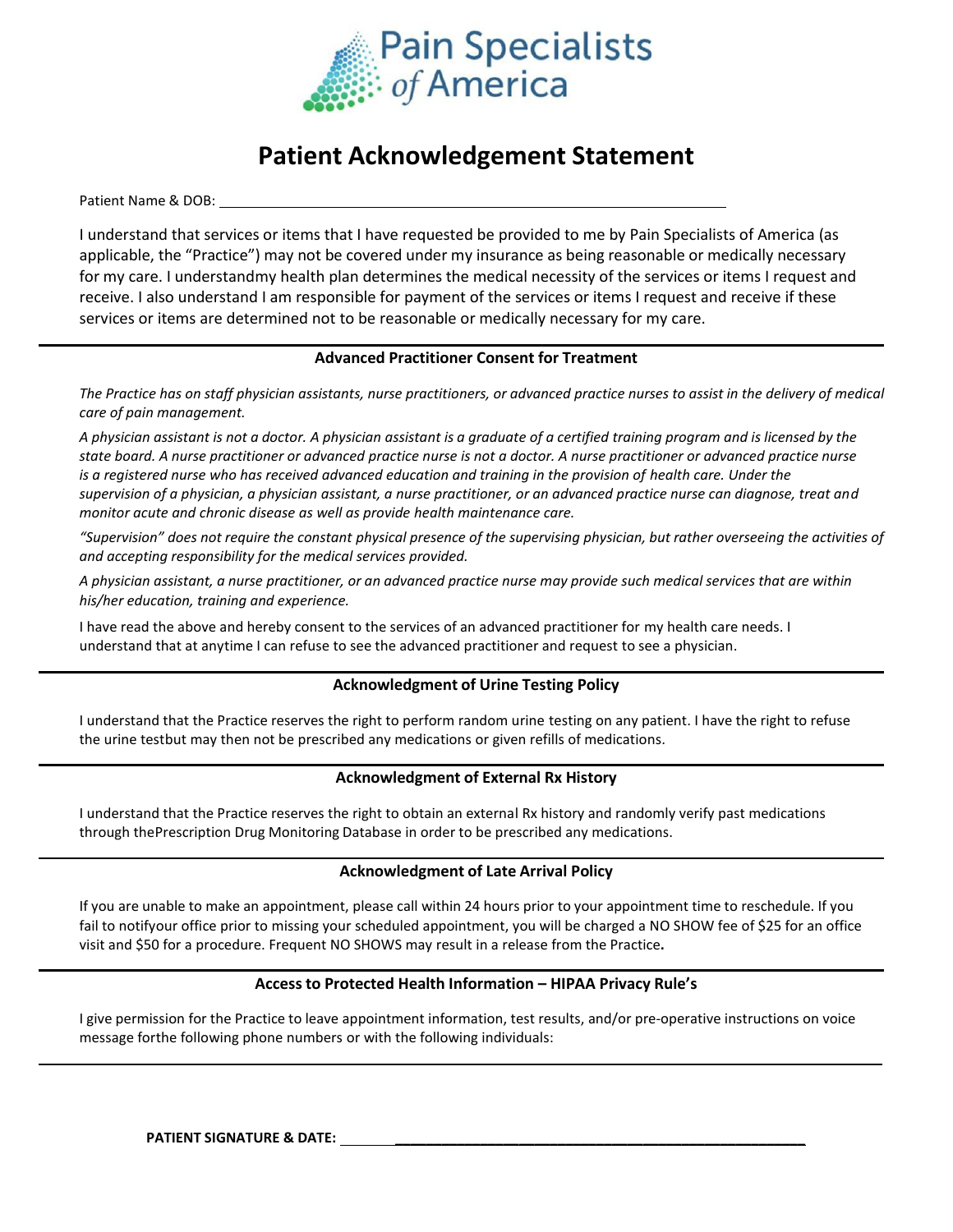

#### THIS NOTICE DESCRIBES HOW MEDICAL INFORMATION ABOUT YOU MAY BE USED AND DISCLOSED AND HOW YOU CAN GET ACCESS TO THIS INFORMATION. PLEASE REVIEW IT CAREFULLY.

Information about you and your health is personal, and we are committed to protecting your privacy. This notice tells you about our privacy practices, the ways in which we may use and share your health information, and how you can get access to your health information. This notice also describes your rights and our responsibilities regarding the use and disclosure of health information.

#### **Our Uses and Disclosures**

We typically use and share your health information in the following ways:

**Treat you**: We can use your health information and share it with other professionals who are treating you. Examples: we will share health information about you with an ambulatory surgical center where you are scheduled for a procedure; we will share your health information with a physician to whom you have been referred for further treatment.

**Bill for our services**: We can use and share your health information to bill and receive payment from health plans and other entities. Example: we will share your health information with your health insurance plan so it will pay for services we provide to you.

**Run our organization**: We can use and share your health information to run our operations, train medical students, improve your care and contact you when necessary. Examples: we may call you by name in the waiting room when your physician is ready to see you; we may use your health information in our quality improvement reviews.

We can also de-identify your health information and use and disclose such de-identified information for any purpose.

**Communicate regarding treatment alternatives or appointment reminders**: We may contact you to provide appointment reminders or information about treatment alternatives or other health-related services that may be of interest to you.

**How else can we use or share your health information?** We are allowed or required to share your health information in other ways – usually in ways that contribute to the public good, such as public health and research. We must meet many conditions in the law before we can share your information for these purposes. For more information, see: [https://www.hhs.gov/hipaa/for](https://www.hhs.gov/hipaa/for-individuals/guidance-materials-for-consumers/index.html)[individuals/guidance-materials-for-consumers/index.html.](https://www.hhs.gov/hipaa/for-individuals/guidance-materials-for-consumers/index.html)

**Help with public health and safety issues**: We can share information about you for certain situations, such as:

- Preventing disease
- Helping with product recalls
- Reporting adverse reactions to medications
- Reporting suspected abuse, neglect, or domestic violence
- Preventing or reducing a serious threat to anyone's health or safety

**Do research**: We can use or share your information for health research.

**Food and Drug Administration (FDA)**: We may share health information with the FDA relative to adverse events with respect to food, medications, devices, supplements, products and product defects, or post marketing surveillance information to enable product recalls, repairs or replacement.

**Comply with the law**: We will share information about you if state or federal laws require it, including with the Department of Health and Human Services if it wants to see that we're complying with federal privacy law.

**Respond to organ and tissue donation requests**: We can share health information about you with organ procurement organizations. **Work with a medical examiner or funeral director**: We can share health information with a coroner, medical examiner, or funeral director when an individual dies.

**Address workers' comp, law enforcement & other government requests**: We can use or share health information about you:

- For workers' compensation claims
- For law enforcement purposes or with a law enforcement official
- With health oversight agencies for activities authorized by law
- For special government functions such as military, national security, and presidential protective services

**Respond to lawsuits and legal actions**: We can share health information about you in response to a court or administrative order, or in response to a subpoena.

#### **Your Rights**

When it comes to your health information, you have certain rights. This section explains your rights and some of our responsibilities to help you.

#### **Get an electronic or paper copy of your medical record**:

- You can ask to see or get an electronic or paper copy of your medical record and other health information we have about you. Please contact the office directly where you receive care.
- We will provide a copy or a summary of your health information in accordance with applicable state and federal requirements.
- We may charge a reasonable, cost-based fee.
- If you ask that we send a copy of your medical record/other health information to someone other than you, we may ask you to complete a written auth. You may revoke an authorization to use or disclose your health information except to the extent that action has already been taken in reliance on your authorization. To revoke your authorization, send written notice to: Privacy Officer, Daniel Frederick, MD

4100 Duval Road, Bldg 3, Suite 200, Austin, TX 78759. Phone: 855.876.7246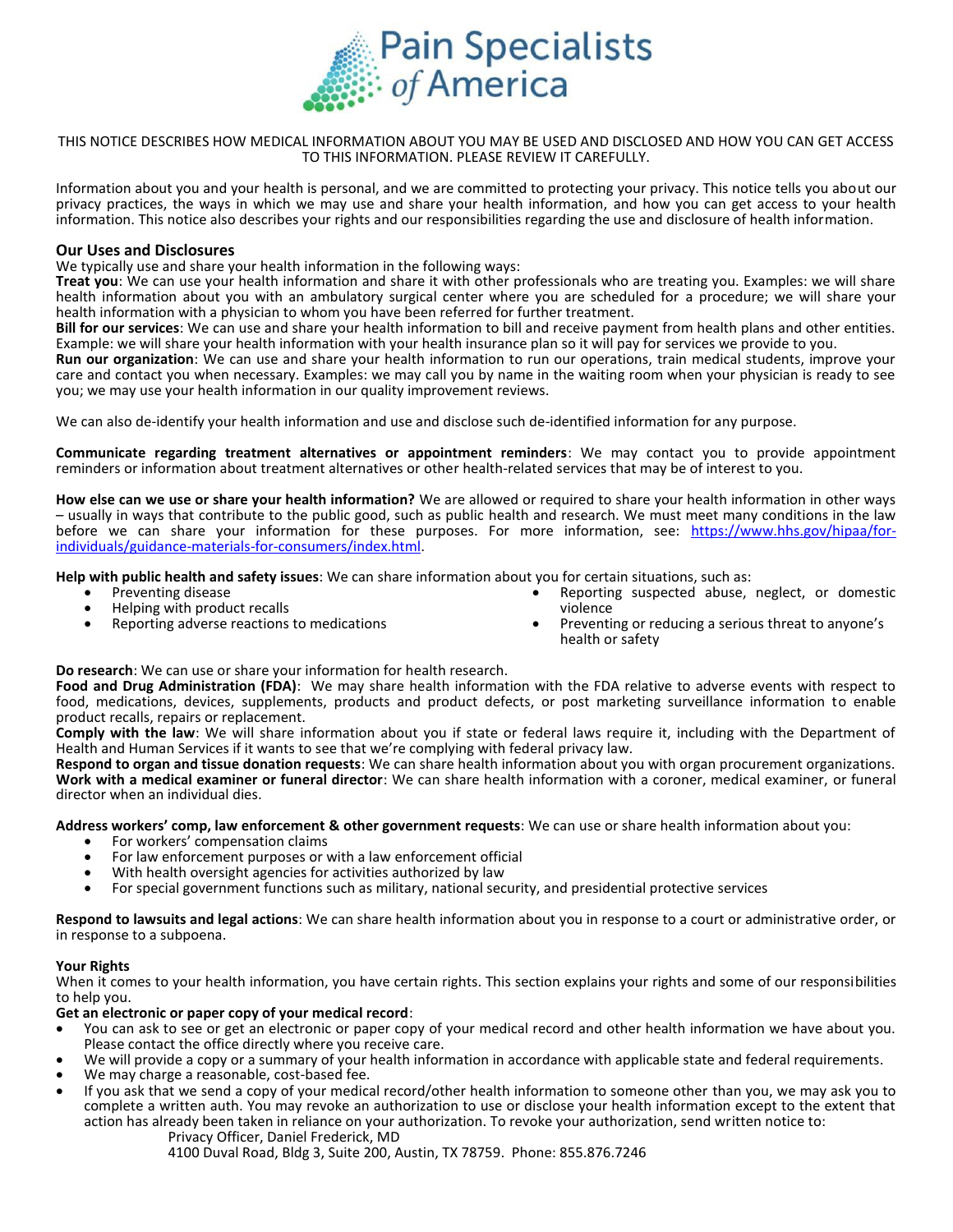

**Ask us to correct your medical record**: You can ask us to correct health information about you that you think is incorrect or incomplete. Ask us how to do this. We may say "no" to your request, but we'll tell you why in writing within 60 days.

**Request confidential communications**: You can ask us to contact you in a specific way (for example, home or office phone) or to send mail to a different address. We will say "yes" to all reasonable requests.

**Get a copy of this privacy notice**: You can ask for a paper copy of this notice at any time, even if you have agreed to receive the notice electronically. We will provide you with a paper copy promptly. You may also view a copy of this notice on our website.

#### **Ask us to limit what we use or share**:

- You can ask us not to use or share certain health information for treatment, payment, or our operations. We are not required to agree to your request, and we may say "no" if it would affect your care.
- If you pay for a service or health care item out-of-pocket in full, you can ask us not to share that information for the purpose of payment or our operations with your health insurer. We will say "yes" unless a law requires us to share that information.

**Get a list of those with whom we've shared information**. We can share health information with a coroner, medical examiner, or funeral director when an individual dies.

- You can ask for a list (accounting) of the times we've shared your health information for six years prior to the date you ask, who we shared it with, and why.
- We will include all the disclosures except for those about treatment, payment, and health care operations, and certain other disclosures (such as any you asked us to make). We'll provide one accounting a year for free but will charge a reasonable, costbased fee if you ask for another one within 12 months.

#### **File a complaint if you feel your privacy rights have been violated.**

- You can complain if you feel we have violated your privacy rights by contacting the office where you receive care directly.
- You can also contact our Privacy Officer:
	- Privacy Officer, Daniel Frederick, MD 4100 Duval Road, Bldg 3, Suite 200, Austin, TX 78759. Phone: 855.876.7246
- You can file a complaint with the U.S. Department of Health and Human Services Office for Civil Rights by sending a letter to 200 Independence Avenue, S.W., Washington, D.C. 20201, calling 1-877-696-6775, or visiting [www.hhs.gov/ocr/privacy/hipaa/complaints/.](http://www.hhs.gov/ocr/privacy/hipaa/complaints/)
- We will not retaliate against you for filing a complaint.

#### **Your Choices**

For certain health information, you can tell us your choices about what we share. If you have a clear preference for how we share your information in the situations described below, talk to us. Tell us what you want us to do, and we will follow your instructions.

#### **In these cases, you have both the right and choice to tell us to**:

- Share information with your family, close friends, or others involved in your care
- Share information in a disaster relief situation
- Include your information in a hospital directory

*If you are not able to tell us your preference, for example if you are unconscious, we may go ahead and share your information if we believe it is in your best interest. We may also share your information when needed to lessen a serious and imminent threat to health or safety.*

#### **In these cases, we never share your information unless you give us written permission**:

• Marketing purposes, Sale of your information, Most sharing of psychotherapy notes

**Fundraising**: We may contact you for fundraising efforts, but you can tell us not to contact you again.

#### **Our Responsibilities**

- We are required by law to maintain the privacy and security of your protected health information.
- We will let you know promptly if a breach occurs that may have compromised the privacy or security of your information.
- We must follow the duties and privacy practices described in this notice and give you a copy of it.
- We will not use or share your information other than as described here unless you tell us we can in writing. If you tell us we can, you may change your mind at any time. Let us know in writing if you change your mind.

For more information see: [www.hhs.gov/ocr/privacy/hipaa/understanding/consumers/noticepp.html.](http://www.hhs.gov/ocr/privacy/hipaa/understanding/consumers/noticepp.html)

#### **Changes to the Terms of this Notice**

We can change the terms of this notice, and the changes will apply to all information we have about you. The new notice will be available upon request, in our office, and on our website.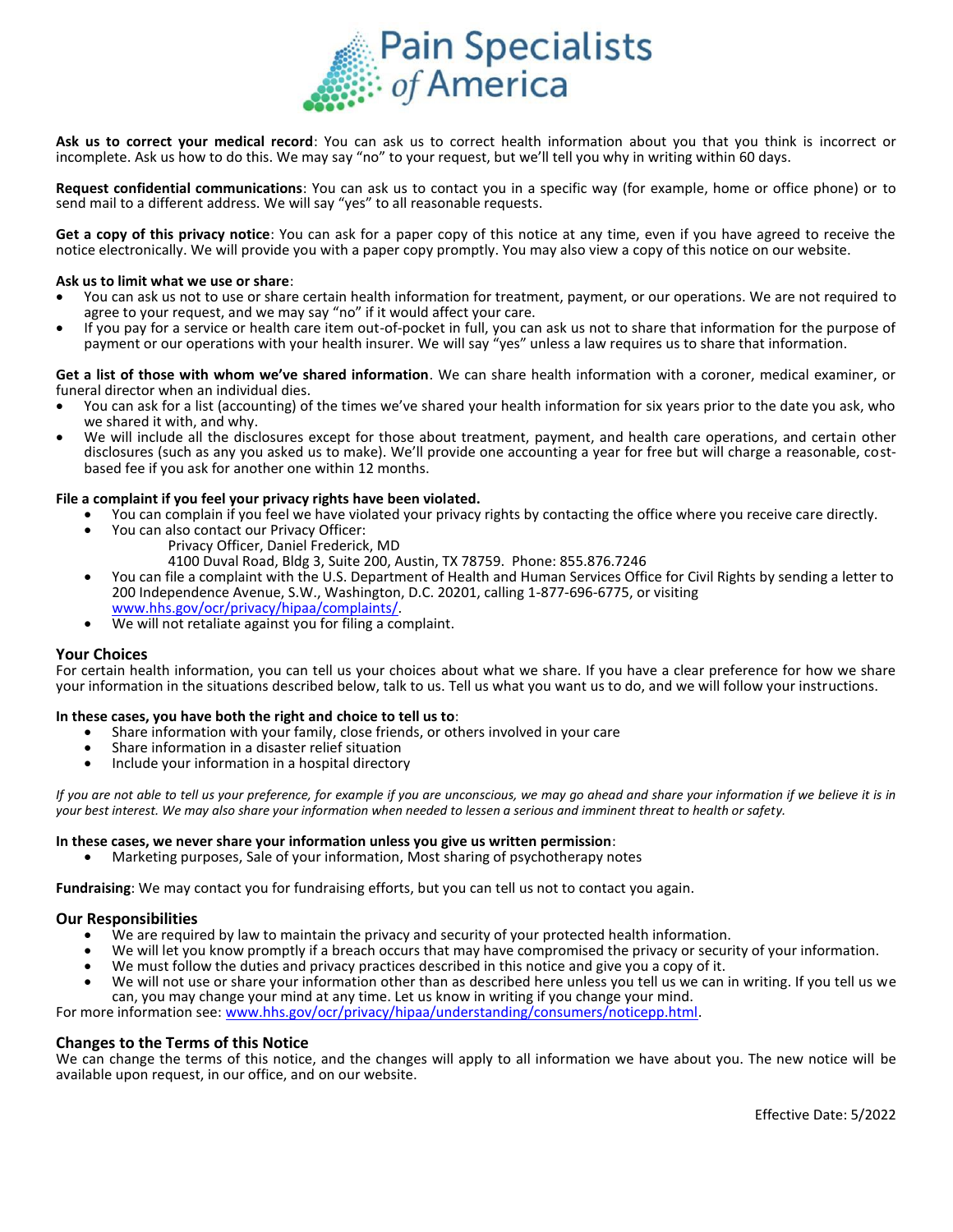

# **Patient and Financial Policy**

Thank you for choosing Pain Specialists of America. In order to inform you of our current financial and office policy, please read the document below and sign the financial agreement. Our providers, clinical, and office staff are here to help you in any way possible and strive to make your experience with us pleasant and comforting. Keep a copy of this document for your records and should you have any questions please do not hesitate to ask one of our associates.

Please keep us informed of any address, telephone number, or name changes. If we are unable to contact you regarding your bill, we will refer the balance to our outside collection agency.

Please notify our office within 24 hours to reschedule or cancel an appointment. This will allow our staff to offer this time slot to another patient in need of an appointment.

We accept the following forms of payment: cash, credit cards, cashier's checks, money orders, and personal checks.

## **RETURNED CHECKS**

• Returned checks will accrue a \$50.00, as well as any applicable bank fees to your account.

## **INSURANCE**

• It is your responsibility to know your level of benefits for services provided. Being that our providers are specialist, many services are required to have prior authorizations by the insurance company and/or Primary Care Physician. Please contact your insurance company before your appointment to ensure proper authorization and an estimate of payment due as we are not certain what the patient balance will be until the insurance company processes your claim.

• Payment of fees, co-pays, co-insurance and deductibles are due at the time of service.

• Co-pays are a requirement placed on you by your insurance company and therefore cannot be waived or reduced. Should you forget or cannot provide your co-pay at the time of visit; you will be asked to reschedule your appointment.

• You are solely responsible for your balance in the form of co-insurance, deductible, or non- covered services as required by your insurance company.

• You will be contacted prior to your appointment and notified of any balance due on your account and will be expected to bring payment to your appointment. You will be required to make arrangements with the financial counselor if you cannot pay the balance in full.

• Should any balance remain unpaid more than 90 days past the processing date with the insurance company, a statement will be sent to the guarantor of the account and payment will be due upon receipt of the statement.

## **WORKER'S COMPENSATION**

• Please keep in contact with your adjuster prior to and after your appointment to receive any pertinent information regarding your claim and injury.

• Authorizations may be required for certain procedures and could take up to 1 week to obtain.

• Should your case become closed, undergo peer review, or determined that Maximum Medical improvement has been met you must contact your referring physician and adjuster for written approval before scheduling any appointment or services.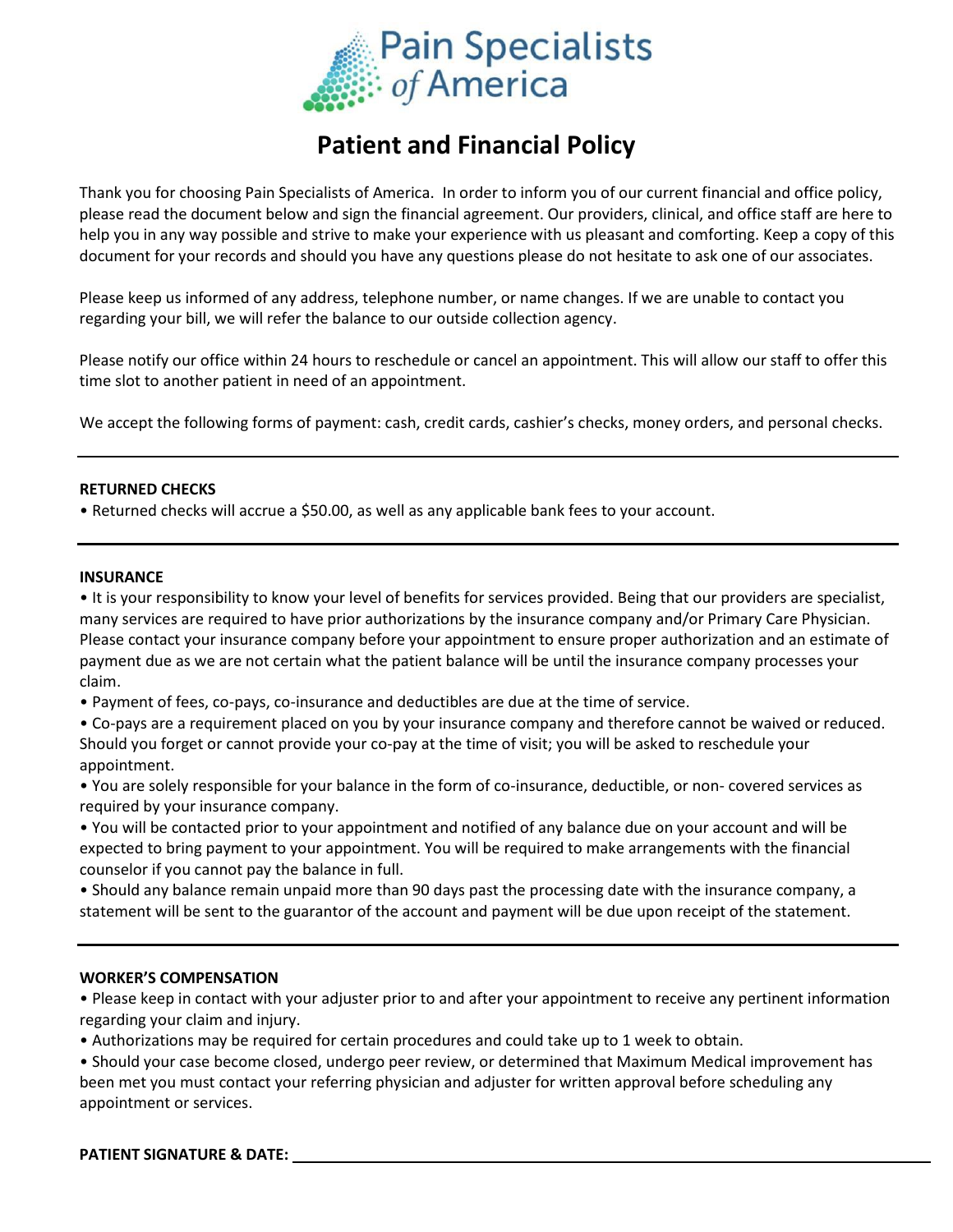

## **PATIENT'S PERSONAL INFORMATION**

Location of Care:

|                                                                                                                                                                                                                                     |      | Preferred Name: Name: Name and Allen Management of the Management of the Management of the Management of the M |  |  |  |
|-------------------------------------------------------------------------------------------------------------------------------------------------------------------------------------------------------------------------------------|------|----------------------------------------------------------------------------------------------------------------|--|--|--|
| <b>First Name</b><br>Last Name                                                                                                                                                                                                      | M.I. |                                                                                                                |  |  |  |
| Date of Birth: $\qquad \qquad / \qquad \qquad / \qquad \qquad$ Gender: $\Box$ Male $\Box$ Female $\Box$ Other $\qquad \qquad$                                                                                                       |      |                                                                                                                |  |  |  |
| Marital status: $\Box$ Single $\Box$ Married $\Box$ Divorced $\Box$ Widowed $\Box$ Separated                                                                                                                                        |      |                                                                                                                |  |  |  |
| Address: <u>Communication of the communication</u> of the communication of the communication of the communication of the communication of the communication of the communication of the communication of the communication of the c |      |                                                                                                                |  |  |  |
|                                                                                                                                                                                                                                     |      |                                                                                                                |  |  |  |
|                                                                                                                                                                                                                                     |      |                                                                                                                |  |  |  |
|                                                                                                                                                                                                                                     |      |                                                                                                                |  |  |  |
|                                                                                                                                                                                                                                     |      |                                                                                                                |  |  |  |
|                                                                                                                                                                                                                                     |      |                                                                                                                |  |  |  |
| Preferred Method of Communication?* □Home phone □Cell Phone □Work Phone □E-Mail/Patient Portal                                                                                                                                      |      |                                                                                                                |  |  |  |
| *If you provide an email or phone number, you understand that you may receive these communications from the Practice. To opt-out, fill out Communication Consent.                                                                   |      |                                                                                                                |  |  |  |
| Ethnicity: $\Box$ Hispanic or Latino $\Box$ Not Hispanic or Latino $\Box$ Declined to Specify Preferred Language:                                                                                                                   |      |                                                                                                                |  |  |  |
| Race: □American Indian □Asian □Black/African American □Native Hawaiian/Other Pacific Islander □White Other___________                                                                                                               |      |                                                                                                                |  |  |  |
|                                                                                                                                                                                                                                     |      |                                                                                                                |  |  |  |
| Other Providers: Universe of the Contract of the Contract of the Contract of the Contract of the Contract of the Contract of the Contract of the Contract of the Contract of the Contract of the Contract of the Contract of t      |      |                                                                                                                |  |  |  |
|                                                                                                                                                                                                                                     |      |                                                                                                                |  |  |  |
|                                                                                                                                                                                                                                     |      |                                                                                                                |  |  |  |
| PATIENT'S RESPONSIBLE PARTY INFORMATION                                                                                                                                                                                             |      |                                                                                                                |  |  |  |
|                                                                                                                                                                                                                                     |      |                                                                                                                |  |  |  |
| Address: Address: Address: Address: Address: Address: Address: Address: Address: Address: Address: A                                                                                                                                |      |                                                                                                                |  |  |  |
|                                                                                                                                                                                                                                     |      |                                                                                                                |  |  |  |
| <b>INSURANCE INFORMATION</b>                                                                                                                                                                                                        |      |                                                                                                                |  |  |  |
|                                                                                                                                                                                                                                     |      |                                                                                                                |  |  |  |
|                                                                                                                                                                                                                                     |      |                                                                                                                |  |  |  |
| Relationship to Patient: 100 million 200 million 100 million 100 million 100 million 100 million 100 million 1                                                                                                                      |      |                                                                                                                |  |  |  |
|                                                                                                                                                                                                                                     |      |                                                                                                                |  |  |  |
| Secondary Insurance Name: 1996 and 2008 and 2009 and 2009 and 2009 and 2009 and 2009 and 2009 and 2009 and 200                                                                                                                      |      |                                                                                                                |  |  |  |
| Insured's Name: SSN: Same Contract Contract Contract Contract Contract Contract Contract Contract Contract Contract Contract Contract Contract Contract Contract Contract Contract Contract Contract Contract Contract Contrac      |      |                                                                                                                |  |  |  |
|                                                                                                                                                                                                                                     |      |                                                                                                                |  |  |  |
| *Please provide card(s) to the front desk                                                                                                                                                                                           |      |                                                                                                                |  |  |  |
| Is there an ongoing lawsuit related to your visit today? $\Box$ YES $\Box$ NO<br>Are you currently under worker's compensation? □YES □NO                                                                                            |      |                                                                                                                |  |  |  |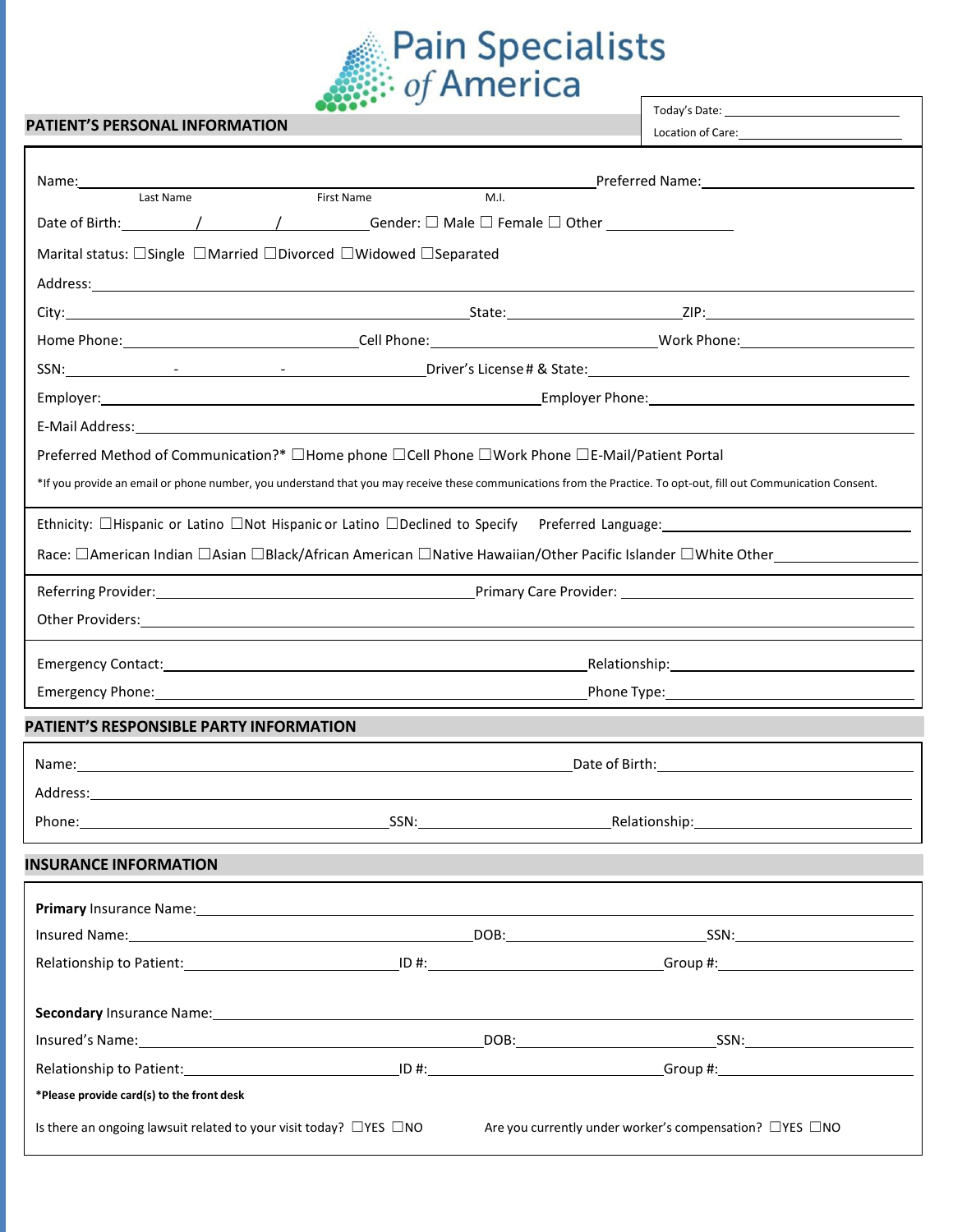

# **Patient Medical History**

| <b>PAIN EVALUATION</b>                                                                                                           |                                                                                                      |
|----------------------------------------------------------------------------------------------------------------------------------|------------------------------------------------------------------------------------------------------|
|                                                                                                                                  |                                                                                                      |
| Onset of pain _________________________(days, weeks, months, or years)                                                           |                                                                                                      |
|                                                                                                                                  |                                                                                                      |
|                                                                                                                                  |                                                                                                      |
| Other physicians/specialties you have seen for this pain, including other pain management clinics:                               |                                                                                                      |
|                                                                                                                                  |                                                                                                      |
| Pain Intensity from 1-10 (where 10 is the worst): ________________at its worst; ___________________at its least                  |                                                                                                      |
| Your pain is: $\Box$ aching $\Box$ burning $\Box$ electrical shocks $\Box$ numbness $\Box$ sharp $\Box$ shooting $\Box$ stabbing |                                                                                                      |
|                                                                                                                                  |                                                                                                      |
|                                                                                                                                  |                                                                                                      |
|                                                                                                                                  |                                                                                                      |
| Do you have: $\square$ numbness $\square$ localized weakness $\square$ bowel incontinence $\square$ bladder incontinence         |                                                                                                      |
| Which of the prior treatments or tests have you had? Include date of service and results<br>$\Box$ MRI $\Box$                    |                                                                                                      |
|                                                                                                                                  |                                                                                                      |
|                                                                                                                                  |                                                                                                      |
|                                                                                                                                  | $\Box$ Injections $\Box$                                                                             |
|                                                                                                                                  |                                                                                                      |
|                                                                                                                                  |                                                                                                      |
|                                                                                                                                  |                                                                                                      |
|                                                                                                                                  |                                                                                                      |
|                                                                                                                                  |                                                                                                      |
| Other                                                                                                                            | ,我们也不会有什么。""我们的人,我们也不会有什么?""我们的人,我们也不会有什么?""我们的人,我们的人,我们的人,我们的人,我们的人,我们的人,我们的人,我                     |
| How many hours per night do you sleep?<br><u> and the parameter</u>                                                              |                                                                                                      |
|                                                                                                                                  |                                                                                                      |
|                                                                                                                                  |                                                                                                      |
|                                                                                                                                  | Are you allergic to: □ IV lodine □ Latex □ Topical Iodine □ Shellfish Your reaction: _______________ |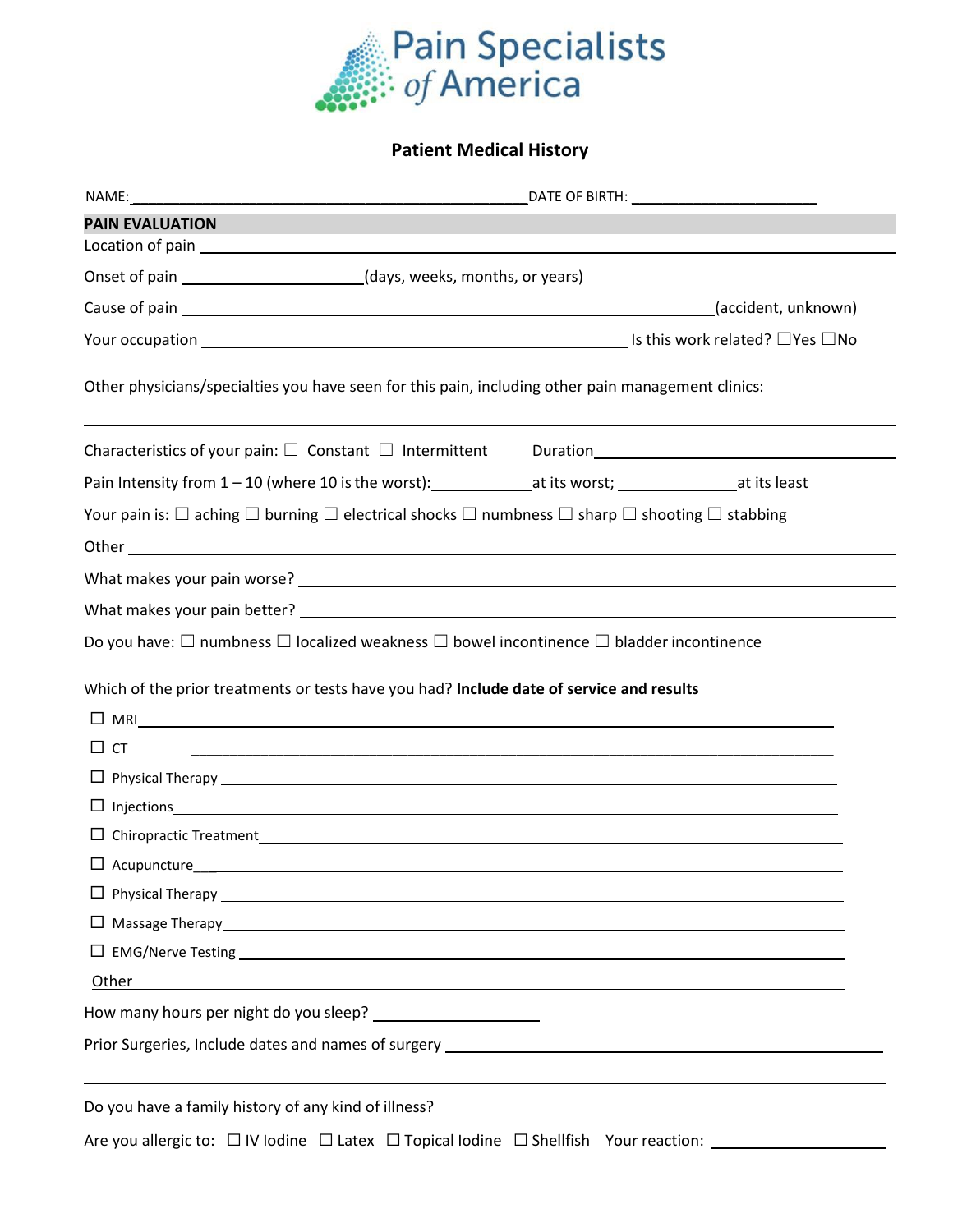

Medication allergies and reactions:

Current list of medications you are taking, including over the counter. Include strength and daily dose:

|                                                                                                                  |                                                                                                                                                                                                                                                                                                                                                                                                                                                                                              |                                                                      |                                                       | Any tobacco use? $\Box$ Yes $\Box$ No If yes, how many per day? _________ Years? _________ Ex user, date quit ____________<br>Any alcohol use? □Yes □No Type: ________________How much? ___________________How often? ___________<br>Do you have a history of or current drug use? □ Yes □ No If yes, which type of drug? ______________                                                                     |
|------------------------------------------------------------------------------------------------------------------|----------------------------------------------------------------------------------------------------------------------------------------------------------------------------------------------------------------------------------------------------------------------------------------------------------------------------------------------------------------------------------------------------------------------------------------------------------------------------------------------|----------------------------------------------------------------------|-------------------------------------------------------|--------------------------------------------------------------------------------------------------------------------------------------------------------------------------------------------------------------------------------------------------------------------------------------------------------------------------------------------------------------------------------------------------------------|
| Do you have a history of:<br>Drug Abuse □Yes □No                                                                 |                                                                                                                                                                                                                                                                                                                                                                                                                                                                                              |                                                                      | Alcohol Abuse □Yes □No                                | Prescription Drug Abuse □Yes □No                                                                                                                                                                                                                                                                                                                                                                             |
| <b>FEMALE PATIENTS ONLY</b>                                                                                      |                                                                                                                                                                                                                                                                                                                                                                                                                                                                                              |                                                                      |                                                       |                                                                                                                                                                                                                                                                                                                                                                                                              |
| $\Box$ I am NOT pregnant                                                                                         |                                                                                                                                                                                                                                                                                                                                                                                                                                                                                              |                                                                      |                                                       |                                                                                                                                                                                                                                                                                                                                                                                                              |
|                                                                                                                  |                                                                                                                                                                                                                                                                                                                                                                                                                                                                                              |                                                                      |                                                       | □ I am _____________weeks pregnant Name of OB/GYN _____________________________                                                                                                                                                                                                                                                                                                                              |
|                                                                                                                  |                                                                                                                                                                                                                                                                                                                                                                                                                                                                                              |                                                                      |                                                       |                                                                                                                                                                                                                                                                                                                                                                                                              |
|                                                                                                                  |                                                                                                                                                                                                                                                                                                                                                                                                                                                                                              |                                                                      |                                                       |                                                                                                                                                                                                                                                                                                                                                                                                              |
| <b>REVIEW OF SYSTEMS</b>                                                                                         | $\checkmark$ CHECK ALL that you have experienced in the last month                                                                                                                                                                                                                                                                                                                                                                                                                           |                                                                      |                                                       |                                                                                                                                                                                                                                                                                                                                                                                                              |
| General:<br>Eyes:<br>GE:<br>Skin:<br>Heme/lymph:<br>Neurological:<br><b>Psychiatric:</b><br>ENT:<br>Immunologic: | $\square$ Fever<br>$\Box$ Blurred Vision $\Box$ Photophobia $\Box$ Eye pain<br><b>Cardiovascular:</b> $\Box$ Chest pain $\Box$ Palpitations $\Box$ Peripheral edema<br><b>Respiratory:</b> $\Box$ Shortness of breath $\Box$ Cough $\Box$ Recent Infections<br>Genitourinary: □ Dysuria<br><b>Musc-skeletal:</b> $\Box$ Joint pain<br>$\square$ Lesions<br>$\Box$ Bleeding $\Box$ Bruising<br>$\Box$ Depression $\Box$ Anxiety<br>$\Box$ Hives $\Box$ Hay fever $\Box$ Persistent infections | $\square$ Chills<br>$\square$ Bladder incontinence<br>$\square$ Rash | $\Box$ Swelling $\Box$ Warmth<br>$\Box$ Hallucination | $\Box$ Weight Loss $\Box$ Fatigue<br>□ Double Vision<br>$\Box$ Constipation $\Box$ Abdominal pain $\Box$ Bowel incontinence $\Box$ Nausea<br>$\Box$ Vomiting<br>$\square$ Spasms<br>$\Box$ Cramps<br>$\Box$ Weakness $\Box$ Numbness $\Box$ Tingling $\Box$ Syncope $\Box$ Headache $\Box$ Loss of balance<br>$\Box$ Decreased hearing $\Box$ Ringing in ears $\Box$ Difficulty Swallowing $\Box$ Hoarseness |
|                                                                                                                  | PLEASE MARK ANY AREA(S) ON THE BODY WHERE YOU FEEL PAIN                                                                                                                                                                                                                                                                                                                                                                                                                                      |                                                                      |                                                       |                                                                                                                                                                                                                                                                                                                                                                                                              |
|                                                                                                                  |                                                                                                                                                                                                                                                                                                                                                                                                                                                                                              |                                                                      | <b>Additional Notes:</b>                              |                                                                                                                                                                                                                                                                                                                                                                                                              |
|                                                                                                                  |                                                                                                                                                                                                                                                                                                                                                                                                                                                                                              |                                                                      |                                                       |                                                                                                                                                                                                                                                                                                                                                                                                              |